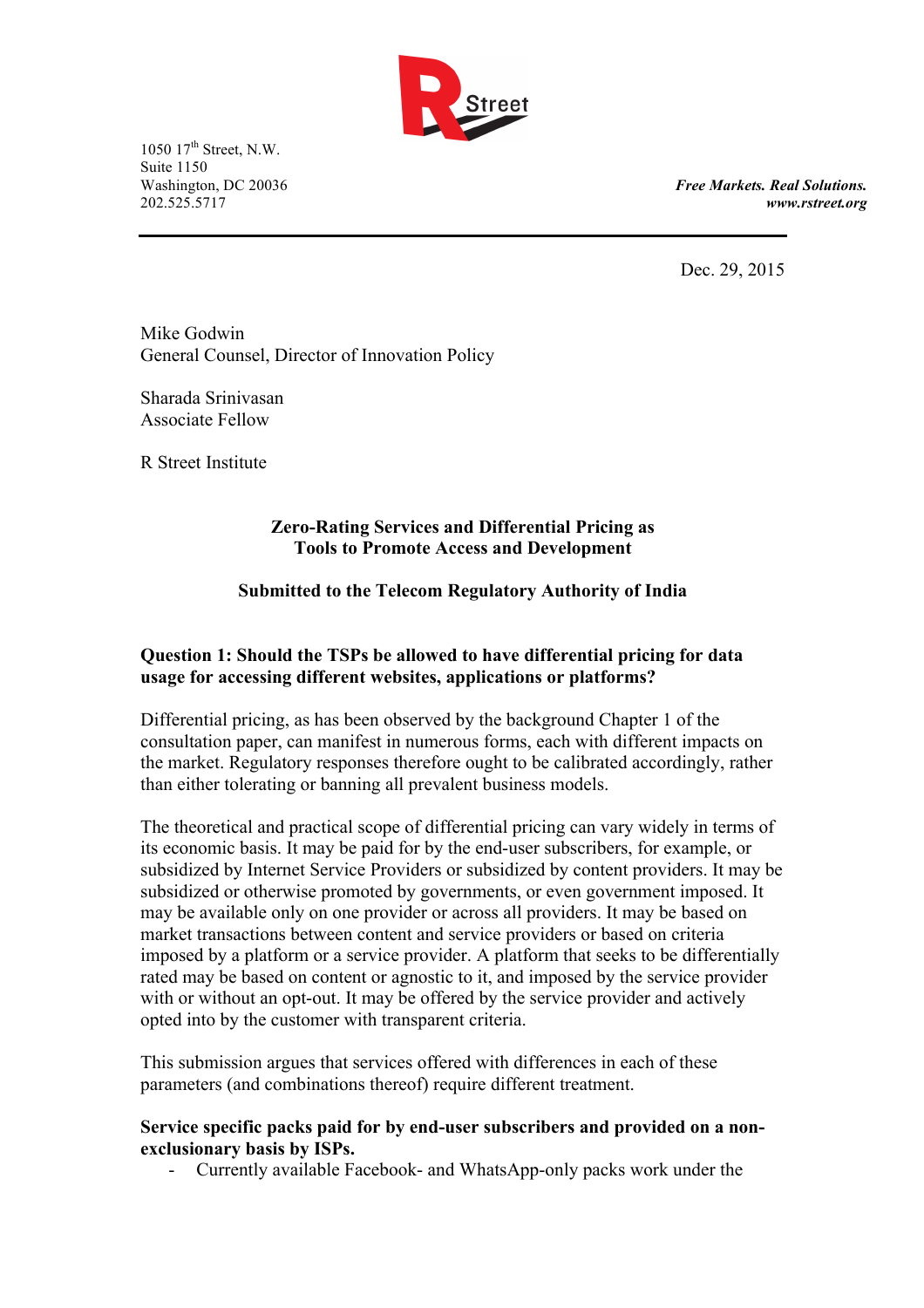rationale that users use these services significantly more than they would other parts of the Internet. These should be allowed to exist, as the market corrects for the irregularities. TSPs will only provide those service-specific packs that show high demand, and users will only buy those packs if they see value in purchasing them separately, rather than buying a full volume-based data pack.

- However, TSPs should not be allowed to sign exclusionary deals with content providers to provide only specific packs of their services while excluding other services in the same category and/or those in direct competition.
- Whenever a user exits the purview of these packs, they must be notified of costs they may incur in cases where they do not have a full data-usage subscription.

**Platforms such as Airtel Zero, which allow content providers to subsidize endconsumers' costs through a platform owned and operated by a TSP.**

- Airtel Zero is clearly anti-competitive and works against the interests of newer/smaller business that do not have the startup capital to engage in such a transaction.
- Precedent shows these agreements often aren't signed and negotiated transparently, which exacerbates the pricing problems stemming from information asymmetry.
- Leads to the problem of black-holing, where every content provider feels the need to sign up to be a part of these platforms to be able to compete fairly.
- These must not be allowed.

## **Free access to TSP-provided services such as Wynk that is subsidized by the TSP.**

Vertical integration of TSPs and branching out of TSPs into the content market is an emerging trend. This poses both threats as well as opportunities, depending on the TSP's market share and how it seeks to position itself. As a rule of thumb, to the extent that TSPs seek to engage in exclusionary practices that shut out competition in the vertical into which they are expanding (video-streaming, in the case of Wynk), they ought to be banned. However, practices such as T-Mobile's Binge On program in the United States, which provides for free low-bitrate streaming of any content on the Internet, must not be treated the same and ought to be allowed. Aircel has opted to provide free access to 64kBps Internet for all users, which is also a policy that ought to be welcomed instead of clamped down upon.

A curious case arises if the TSP that seeks to zero-rate the service happens to be a TSP without a significant market share and the service happens to be a unique way of differentiating itself in the market as a TSP (not as a content provider). In these instances, an evaluation ought to be made on a case-by-case basis on the potential harms to the market through an application of the principles enshrined in antitrust law.

## **Zero-rated platforms such as Internet.org/Free Basics/Wikipedia Zero that are subsidized by TSPs, owned and operated by Internet companies and free-for-use to end consumers**

As long as the service is non-exclusionary and open to all developers, they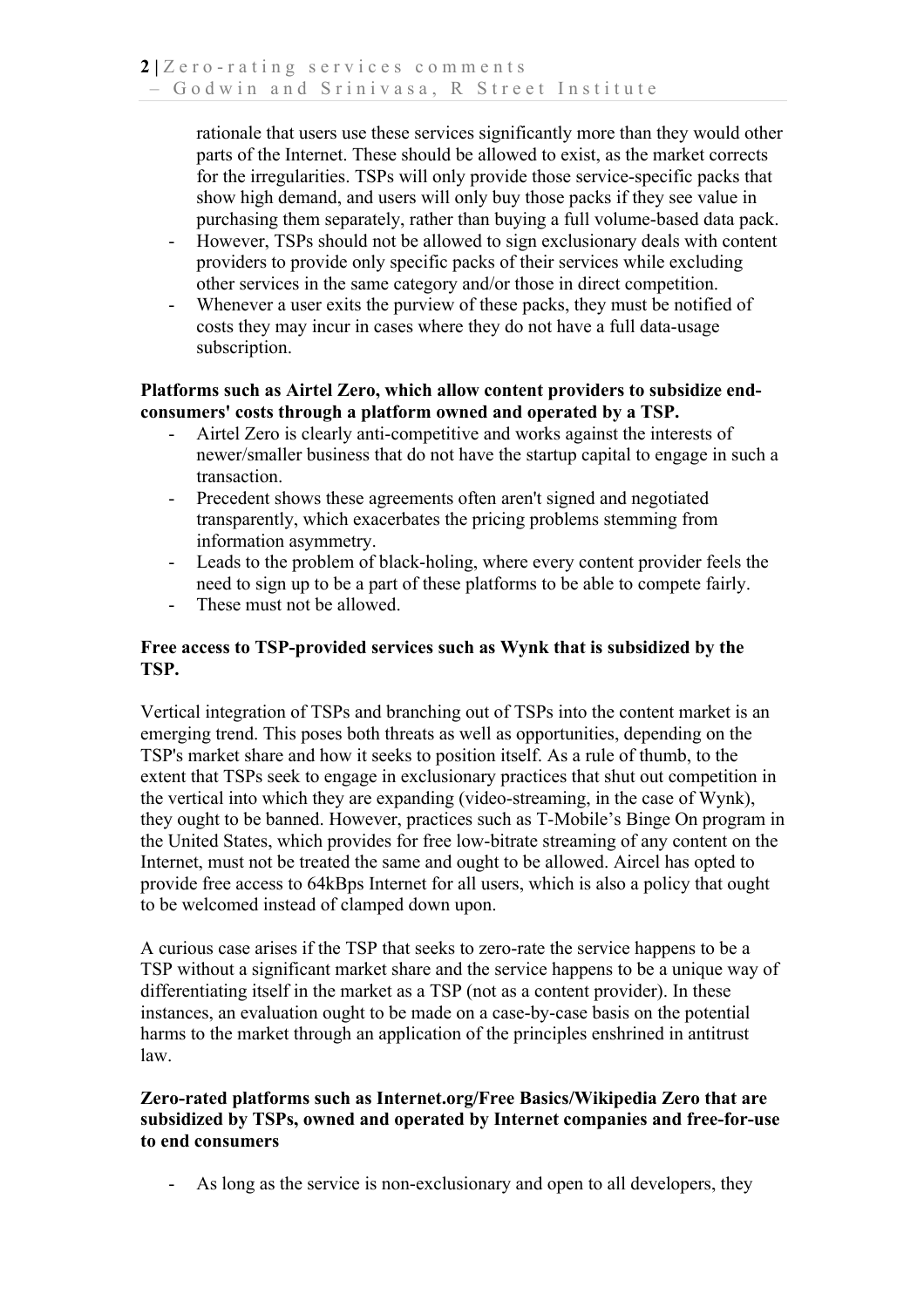ought to be permitted.

- However, opportunities must exist for ALL TSPs to sign up with such intermediary platforms (i.e., they ought not be exclusively signed with one/few TSPs in a way that does not permit other TSPs to access them).
- Wikimedia's 10 principles are a reasonable rubric for providing content in a manner that is beneficial to end-consumers but does not adversely impact competition. These principles are as follows:
	- o *"A full Wikimedia experience. Carriers will zero-rate access to the regular mobile version of Wikipedia and other Wikimedia sites in all languages. We provide a notice to users with zero-rated access. To ensure that users do not mistakenly incur data charges, they will be prompted with a notice if they are about to leave a zero-rated page.*
	- o *Working with local Wikimedia communities. Wikipedia Zero also provides us with another opportunity to work with local community members when approaching carriers and locally promoting the free use of the Wikimedia sites.*
	- o *Promoting open-source. Consistent with our guiding principles, the software we develop to implement Wikipedia Zero is open source licensed. We hope that this will make it easy for other similar nonprofits to spread their information to the people of the world.*
	- o *Carriers do not get editorial control. Wikipedia articles and other Wikimedia content are community curated and will remain that way.*
	- o *No exchange of payment. The Wikimedia Foundation does not pay carriers to zero-rate access to the Wikimedia sites and does not receive payments from carriers through Wikipedia Zero.*
	- o *Personal user information is never shared. Carriers get the IP addresses of sites that will be zero-rated so that they can identify Wikipedia Zero traffic. Wikipedia Zero does not enable carriers to collect or receive personal information about Wikimedia users.*
	- o *Wikipedia Zero cannot be sold as part of a bundle. Access to the Wikimedia sites through Wikipedia Zero cannot be sold through limited service bundles.*
	- o *No exclusive rights. We try to partner with as many carriers as possible to maximize the number of users that can benefit from the initiative.*
	- o *Limited trademark license. Carriers get a license to use Wikipedia trademarks to promote Wikipedia Zero. They cannot use the trademarks to suggest that they are sponsored, approved, or endorsed by the Wikimedia Foundation or Wikipedia.*
	- o *Open to collaborating with other public interest sites."<sup>1</sup>*

### **Question 2: If differential pricing for data usage is permitted, what measures should be adopted to ensure that the principles of nondiscrimination, transparency, affordable Internet access, competition and market entry and innovation are addressed?**

While evaluating the debate on differential pricing, the first consideration for

 <sup>1</sup> https://wikimediafoundation.org/wiki/Wikipedia\_Zero\_Operating\_Principles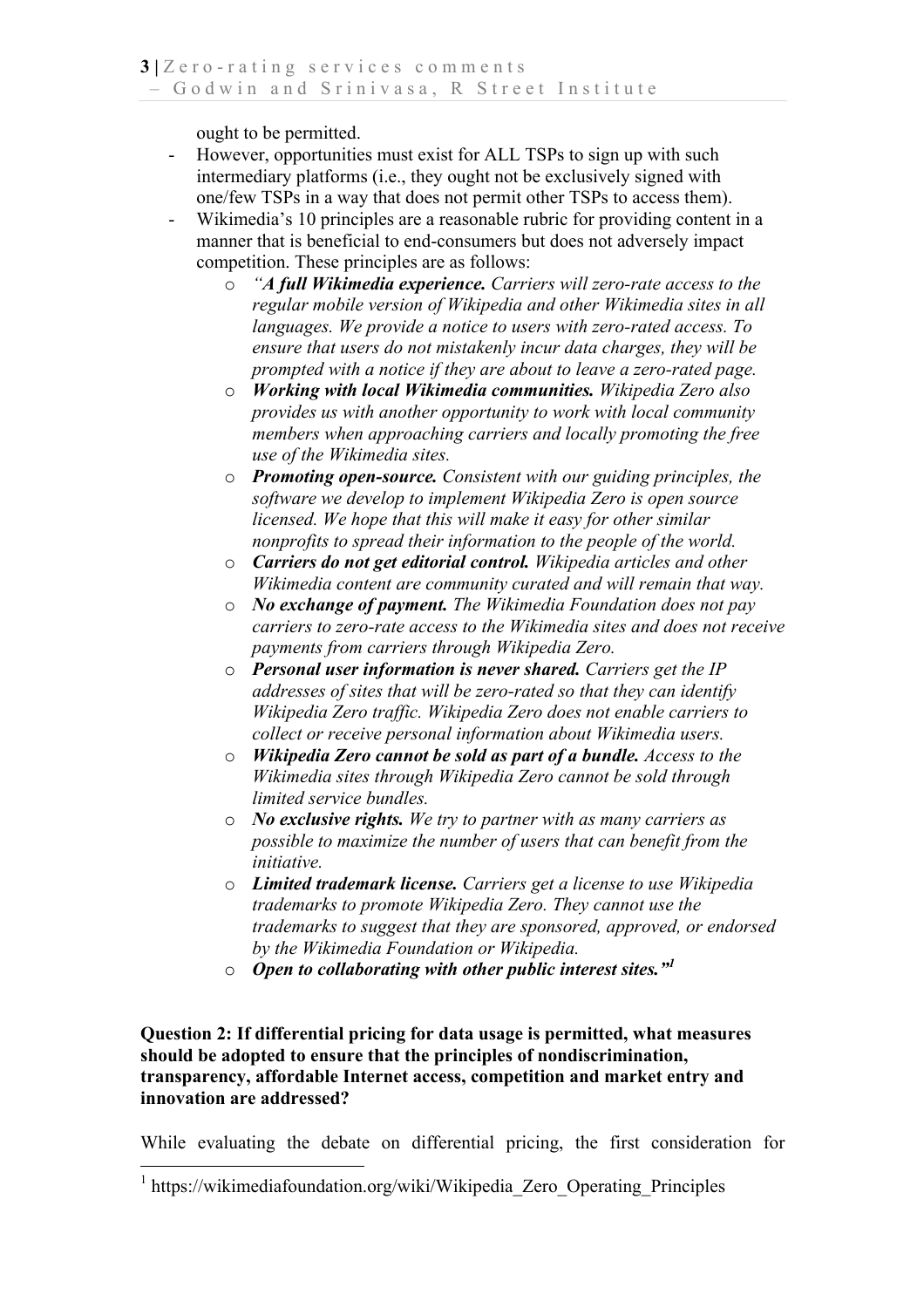regulators ought to be the potential impact on access to the Internet. Services offered by content providers on zero-rated platforms create demand in low-revenue markets. With some platforms (such as Free Basics) opening to all developers, the ability of providers to supply their content to these hitherto untapped markets is comparatively lower than in the status quo. Further, uptake of differentially priced services expands competition to provide access to these communities, through the operation of the forces of demand and supply. Given that, currently, the primary actor in facilitating broadband access to rural communities is the government, expanding the number of players is of value to achieve the noble goals of missions such as Digital India. If differential pricing of various data offerings can catalyze this process by signaling the demand in rural communities to telecommunications service providers, it ought to be adopted wholeheartedly. Caution must be exercised, however, before adopting this mechanism as the panacea to proliferate broadband access. Allowing for this should ideally act in consonance with, as opposed to detering, other policies in this realm.

On the issue of lock-in and an inability to ever escape a so-called 'walled garden', TRAI must evaluate this consideration comparatively: is this phenomenon of free services likely to lock-in users in perpetuity to the use of limited services in a manner that irreparably harms the intrinsic value of an undefined full and free Internet? The answer to that question is currently informed by ideological leanings of various interest groups on the issue: while some believe low-income users are likely to never expand their horizons to explore the potential of the full and free Internet due to the additional costs incurre, others would argue that a glimpse into the potential of the Internet acts as a segue to fuel demand for more and more services on the Internet. How these platforms affect user choice, especially in an era where social media websites often act as gateways to content on the rest of the Internet, is a subject that merits more evidence-backed empirical research. Such evidence-based research to determine the full impacts of this practice is essential before further regulatory responses, such a ban or a clamp down on such services.

Content-agnostic zero-rating, and zero-rating provided by Internet companies being available on all services, will ensure barriers to market entry are minimized and that competition can be preserved among both TSPs and content providers who seek to zero-rate their services. Transparency must be enshrined by the regulator to ensure the end consumer is aware of the costs of accessing the Internet outside of the free data available.

### **Question 3. Are there alternative methods/technologies/business models, other than differentiated tariff plans, available to achieve the objective of providing free Internet access to the consumers? If yes, please suggest/describe these methods/technologies/business models.**

**Also, describe the potential benefits and disadvantages associated with such methods/technologies/business models?**

Equal-rating plans propagated by the Mozilla Foundation, which provide for contentagnostic access to the Internet, form a crucial prong of policies that provide for free